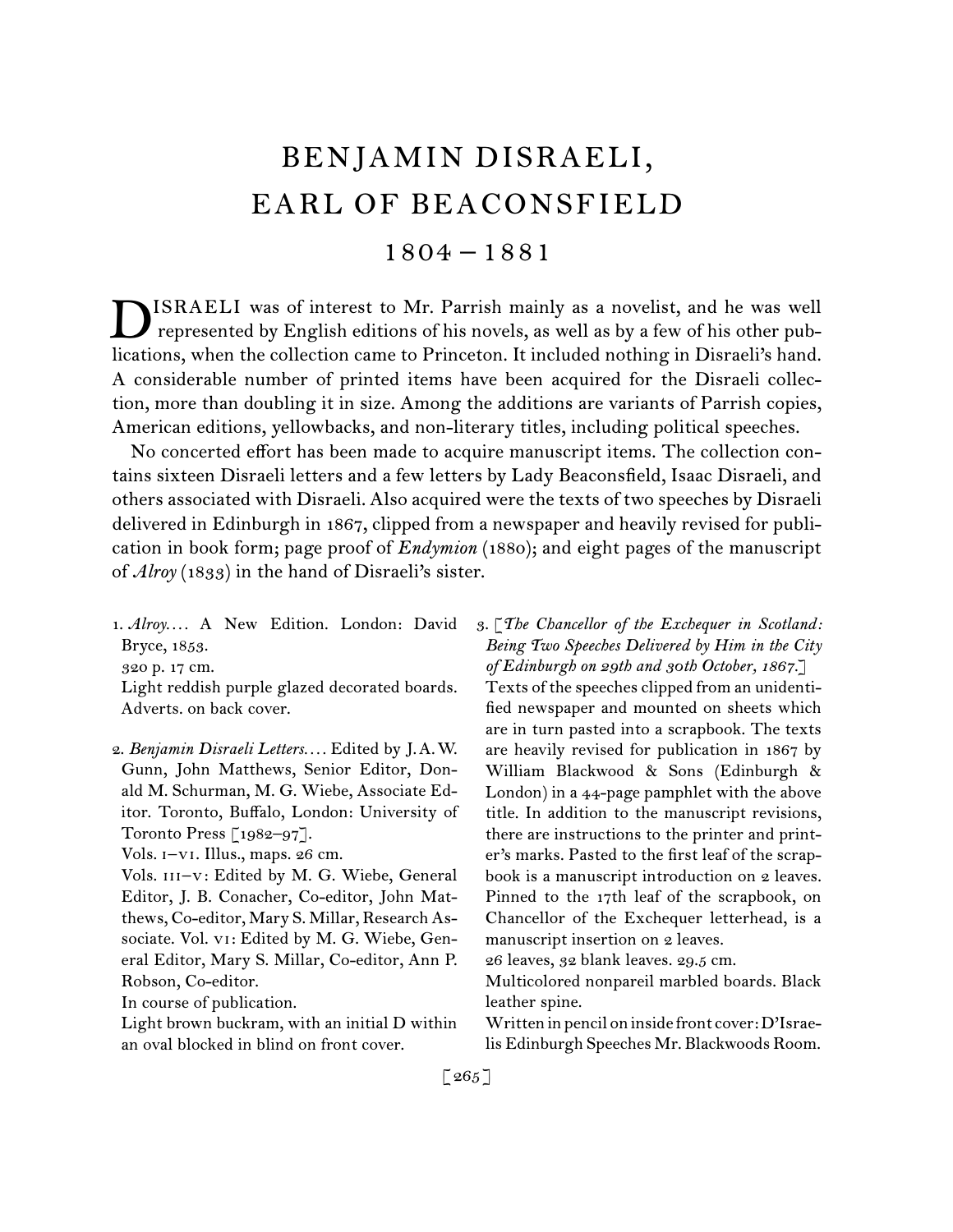4.  *Coningsby; or, The New Generation. . . .* London: Henry Colburn, 1844.

3 vols. 20.5 cm.

Grayish yellowish brown boards. Dark grayish blue horizontal rib cloth spine. Paper label on spine.

Adverts., Vol. III, p. [351]-354.

Inserted between p. 350 and p. [351] in Vol. III: *Key to the Characters in Coningsby; Comprising about Sixty of thePrincipalPersonages of the Story.* London: Sherwood, Gilbert, and Piper, 1844.

7, [1] p. 16 cm. (trimmed at bottom immediately below last line of type).

And: *A New Key to the Characters in Coningsby.* London: W. Strange [n.d].

7, [1] p. 18 cm.

The collection contains also an untrimmed extracted copy of the *Key*.

5.  ———*. . . .* Paris: Baudry's European Library; and Stassin and Xavier, 1844.

1 prel. leaf, 347 p. 22 cm.

Very deep red nonpareil marbled boards. Very deep red leather spine and corners. Edges sprinkled, red, and glazed, clear.

6.  ———*. . . .* A New Edition. London: David Bryce, 1853.

 $[2]$ , 346 p. 17 cm.

Moderate purplish red glazed decorated boards. Adverts. on back cover. Unopened.

7.  ———*. . . .* New Edition. London: Longmans, Green, and Co. [1881?].

ix, 477 p. 18.5 cm.

Light orange yellow glazed illustrated boards, printed in color. On back cover: The Modern Novelist's Library. Adverts. on back cover and on endpapers.

Adverts.,  $\lceil 2 \rceil$  p. at back.

Book label of Anthony Newnham.

#### *Coningsby. Dutch*

8.  *Coningsby; of, Het Jonge Engeland.* Uit het Engelsch*. . . .* Deventer: M. Ballot, 1849.

2 vols. 22.5 cm.

"Aan den Lezer," signed by the translator, Mr. D. J. Scherer, Vol. 1,  $\lceil 2 \rceil$  p. following t.p.

Grayish blue Spanish marbled boards. Grayish blue diagonal fine straight-grain morocco cloth spine and corners. Sprinkled edges, grayish blue.

Stamped within a circle on t.p. of each vol.: R.W. E.

9.  *Contarini Fleming: A Psychological Auto-Biography. . . .* London: John Murray, 1832.

4 vols. 18 cm.

Grayish yellowish brown boards. Dark blue smooth cloth spine. Paper label on spine. Adverts., [2] p. at back of Vol. III.

10.  Copy 2.

16.5 cm.

Contemporary very dark yellowish green morocco, covers and spine gilt. A.e.g.

No adverts.

Inscribed on t.p. of Vol. i: Mrs. Meredith from her affectionate friend the Author.

Book label of Cyrus Hall McCormick.

11.  *ContariniFleming.APsychologicalRomance. . . .* A New Edition. London: David Bryce, 1853. 311 p. 17.5 cm.

Dark purplish pink glazed decorated boards. Adverts. on back cover.

12. *Copy of a Reply to a Letter from George Frederick Young, Esq.* [London? Privately printed, 1849.]

2 leaves(the first printed on both sides, the second blank). 23 cm.

Caption title.

Signed B. Disraeli, Hughenden Manor, High Wycombe, October 19th, 1849. Unbound.

13.  … *The Dunciad of To-Day, A Satire, and The Modern Aesop.*With an introduction by Michael Sadleir. London: Ingpen & Grant [1928].  $[8]$ , 65,  $[1]$  p. 24.5 cm. "Introduction,"  $p. 1-17$ .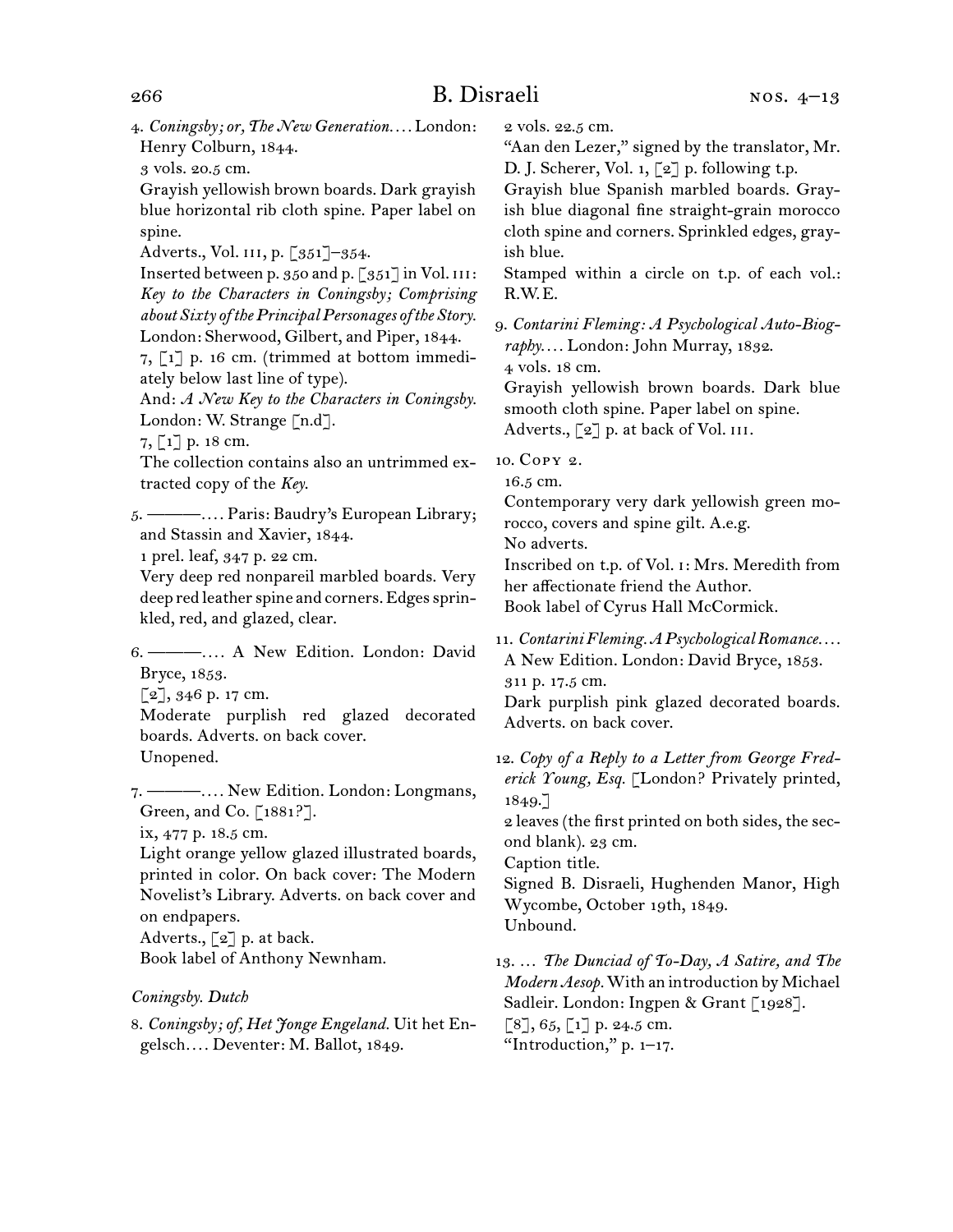"This edition is limited to 750 copies … of which this is No. [unnumbered]."

Light grayish red boards. White vellum spine. Pasted on free front endpaper is the calling card of Mr Michael Sadleir, with inscription: best wishes for Christmas. 1928. from [engraved:] Mr Michael Sadleir.

14.  *Endymion.* By the Author of "Lothair"*. . . .* London: Longmans, Green, and Co., 1880. 3 vols. 20 cm.

Deep reddish orange diagonal fine rib cloth. Floral-patterned endpapers, light gray on white.

Adverts.,  $\lbrack 2 \rbrack$  p. at back of Vol. III.

Page [339] at the end of Vol. II is blank. In some copies there is an erratum on this page, correcting p. 285, line 9, from "One of the most insignificant" to "Not one of the most insignificant". Despite the lack of an erratum notice, the error is not corrected in the text. See Sadleir, *XIX Century Fiction,* Vol. i, p. 111. Bookplate of Michael Sadleir.

15.  Copy 2.

3 vols. 18 cm.

Page proof, bound without t.ps and halftitles. Vol. II lacks p. [339].

There are throughout the 3 volumes more than 110 markings (corrections of printer's errors, changes of punctuation, indications of imperfect printing, etc.), a number of marginal queries, and some underlinings.

In Vol. i:

The name "Jowett" on p. 171, 174, 176, 180, 182, 196, 216, and 224 is underlined in pencil; it was changed to "Jawett" in the first edition.

As the result of a marginal query in the proof, "Crystal Palace," p. 203, line 16, was changed to "Hampton Court" in the first edition. In Vol. ii:

Although the need for changes is not indicated, "Hinde Colton" in the proof, p. 37, line 21, was changed to "Hynde Cotton" in the first edition; and "except" in the proof, p. 40, last line,

was changed to "accept" in the first edition, p. 40, line 24.

As a result of marginal queries in the proof, the following changes were also made in the first edition: p. 154, lines 2 and 3, "had absolutely been a minor in his cradle" to "may be said to have been a minor in his cradle"; p. 237, lines 3 and 6, "brother" to "cousin"; p. 298, line 10 in the proof, "this" to "these," p. 298, line 11 in the first edition; p. 303, lines 23 and 24, "I think a person might easily love the person who has just left the room" to "I think one might easily love the person who has just left the room." In Vol. III:

As a result of marginal queries in the proof, the following changes were made in the first edition: p. 233, line 23 in the proof, "coherent" to "stupendous," p. 234, line 1 in the first edition; p. 247, line 22, "left England" to "was a Queen"; p. 346, line 1, "but" to "though."

Dark brown plain wrappers. Pasted to the outside front wrapper of Vol. i is a printed "Author's Proof" label "From Spottiswoode & Co. New-Street Square, London, E. C.," addressed to T. Reader, Esq., and dated Sept. 20/80. Thomas Reader (1818–1905) was a partner in the Longman firm from 1865 to 1889.

16.  ———*. . . .* New York: D. Appleton and Company, 1880.

477 p. 20.5 cm.

Dark blue diagonal fine rib cloth, with a large coat of arms blocked in black and gold on front cover, back cover blocked in blind, spine blocked in black. Floral-patterned endpapers, grayish yellow green on white. Adverts., [2] p. at back.

17.  Copy 2.

19 cm.

Vivid blue diagonal fine rib cloth, different blocking in blind on both covers, coronet blocked in gold on spine. Butterfly-patterned endpapers, yellowish gray on white. Different adverts., [2] p. at back.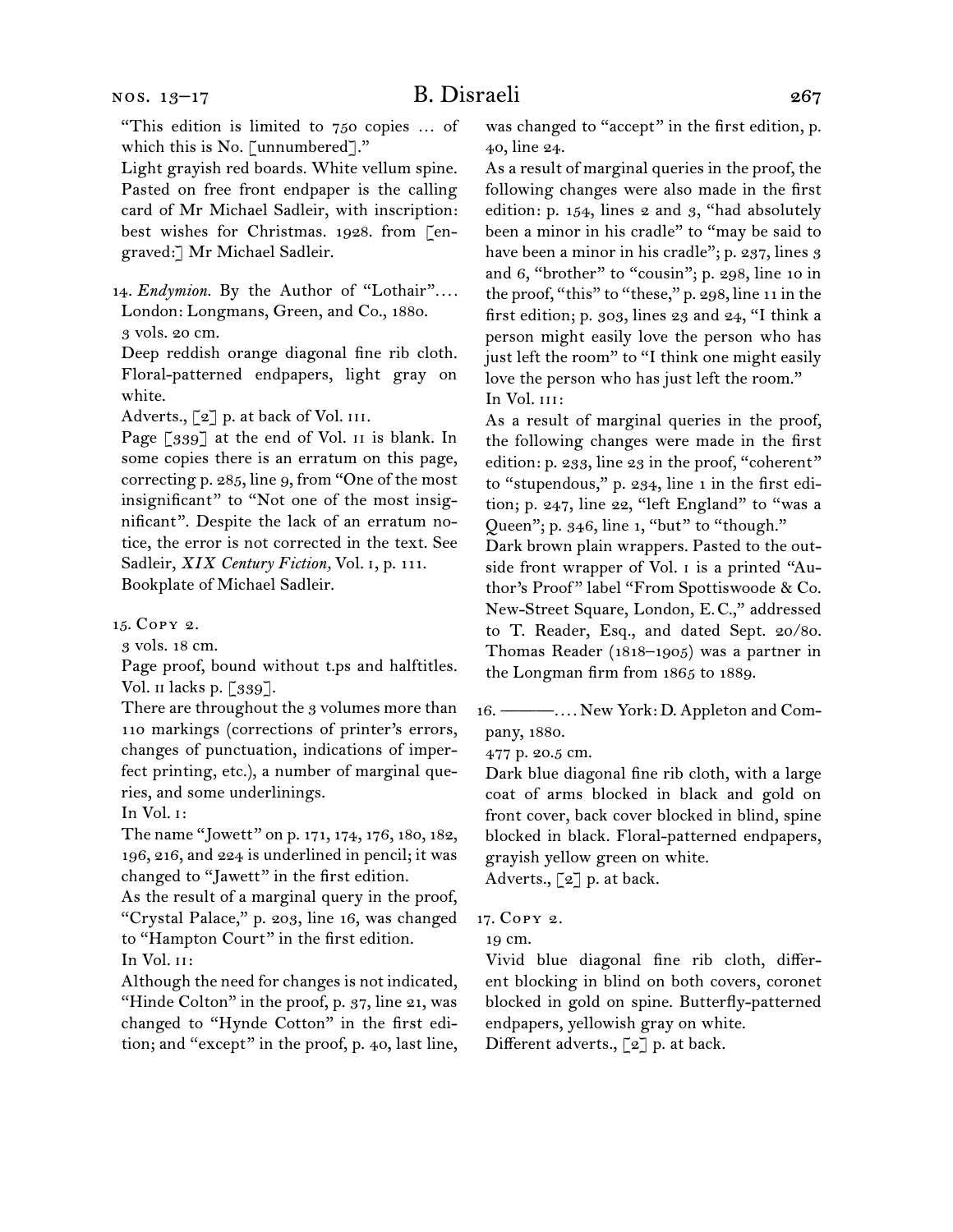Bookplate: Bequest of Burton E. Stevenson, Chillicothe, Ohio.

18.  Copy 3.

19 cm.

Dark yellowish green diagonal fine rib cloth. Blocking, endpapers, and adverts. as Copy 2. Bookplate of Margaret Jane Pershing.

19.  ———.By theAuthor of "Lothair"*. . . .*Copyright Edition*. . . .* Leipzig: Bernhard Tauchnitz, 1880.

2 vols. 16 cm.

On halftitles: Collection of British Authors. Tauchnitz Edition. Vol. 1940 [1941].

Bluish white diagonal fine rib cloth, spine blocked in gold. Two dark brown leather labels on spine. Sprinkled edges, brown. Light greenish blue shell marbled endpapers.

"Tauchnitz Edition," April 1882, 15, [1] p. at back of Vol. ii.

Handpainted bookplate with monogram CLB in Vol. i; similar bookplate in Vol. ii has initial B only.

20.  ———. By the Author of "Lothair"*. . . .* London: Longmans, Green, & Co. [1881?].

[3], 474 p. 18.5 cm.

Light yellow glazed illustrated boards, printed in color. On back cover: The Modern Novelist's Library. Adverts. on back cover and on endpapers.

Adverts., 2 p. at back.

Book label of Anthony Newnham.

21.  *England and France; or, A Cure for the Ministerial Gallomania. . . .* London: John Murray, 1832.

viii,  $\lceil 2 \rceil$ , 268 p. 20.5 cm.

Grayish yellowish brown boards. Paper label on spine; price on label: 8s.6d.

22.  Copy 2.

Very dark red smooth cloth. Paper label on spine; no price on label.

23.  *Henrietta Temple; A Love Story.* By the Author of "Vivian Grey."

In *Waldie's Literary Omnibus,* Vol. i, Nos. 6–10, Feb. 10 – March 10, 1837. Philadelphia: Adam Waldie.

Pages [1]–4, [1]–[8], [1]–[8], [1]–[8], 3– 11. 47 cm.

The above numbers contained in a bound volume.

Moderate brown shell marbled boards. Dark red leather spine and corners.

24.  *Henrietta Temple. A Love Story. . . .* A New Edition. London: David Bryce, 1853.

316 p. 17.5 cm.

Dark purplish pink glazed decorated boards. Adverts. on back cover.

25.  *Inaugural Address Delivered to the University of Glasgow November 19, 1873. . . .* Second Edition including the Occasional Speeches at Glasgow. Authorised Edition, Corrected by the Author. London: Longmans, Green, and Co., 1873.

 $[3]$ , 69 p. 23 cm.

Reddish brown pebble cloth. Title on front cover: Inaugural Address and Speeches of the the [*sic*] Right Hon. B. Disraeli, M. P. at Glasgow November 1873.

"General List of Works," March 1873, 24 p. at back.

26.  *The Infernal Marriage. . . .* Decorations by JohnAusten.London:WilliamJackson (Books) Ltd., 1929.

[12], 85 p., 1 leaf. Colored front., illus., plates (part colored). 26 cm.

Illustrated t.p., printed in black and light green.

"Introductory Note," by Eric Partridge, [2] p. following "List of Illustrations."

"Of this book there have been printed at The Curwen Press 850 copies*. . . .* This is Number [in manuscript:] 211."

Light gray linen. Parchment spine. T.e.g.

27.  *An Inquiry into the Plans, Progress, and Policy of the American Mining Companies.* London: John Murray, 1825. 88 p. 21.5 cm.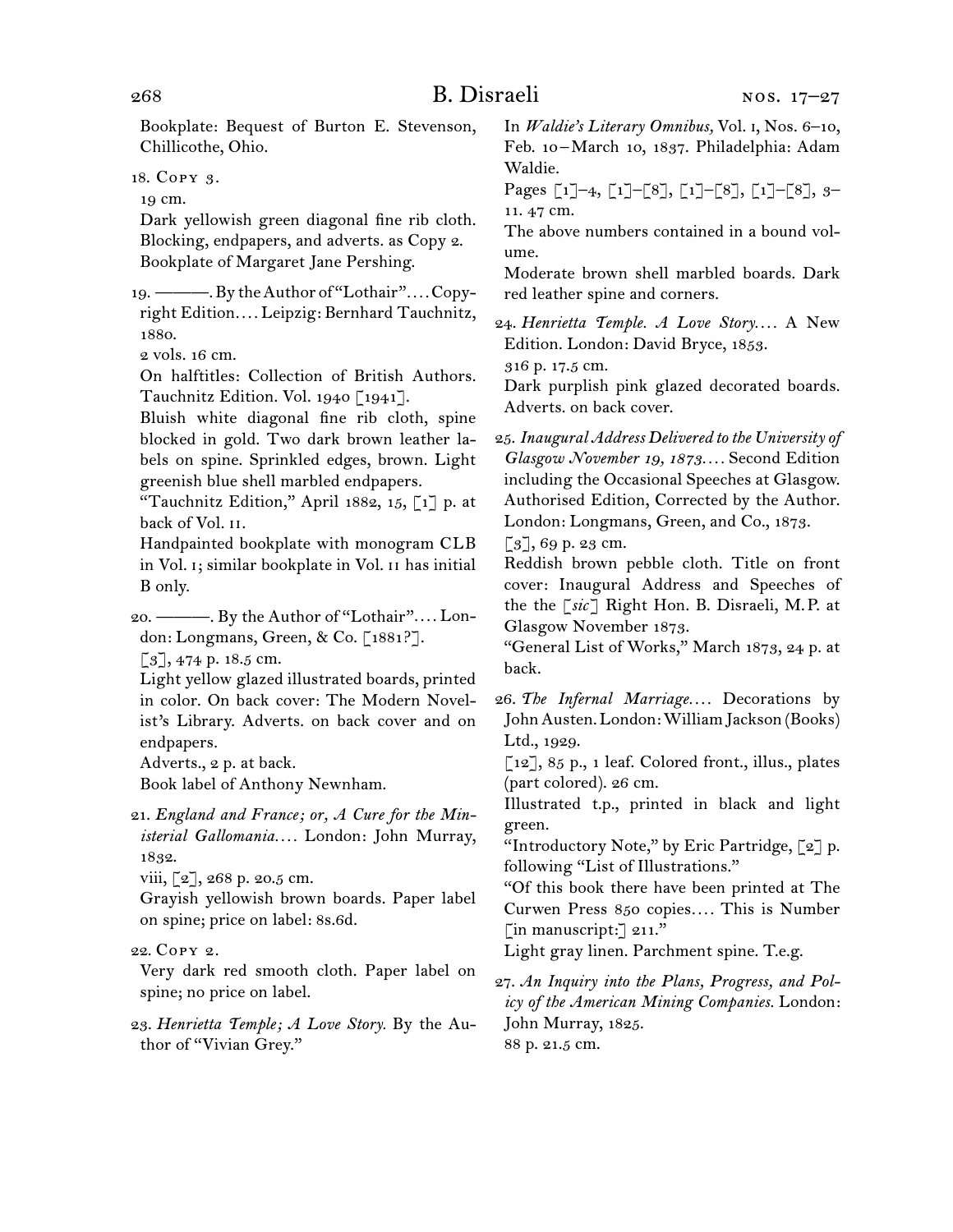nos. 27–38

Published anonymously.

Pamphlet in a later binding. Maroon pebble cloth. Dark maroon sand cloth spine and corners.

Inscribed on t.p.: Sir J W Lubbock Bart No 1. Bookplate of Oliver Brett.

28.  *Ixion in Heaven. The Infernal Marriage. Popanilla. Count Alarcos. . . .* A New Edition. London: David Bryce, 1853.

303 p. 17 cm.

Deep purplish pink glazed decorated boards. Adverts. on back cover.

29.  *LettersfromBenjamin Disraeli toFrances Anne, Marchioness of Londonderry, 1837–1861.* Edited with an Introduction by the Marchioness of Londonderry. London: Macmillan, 1938.

xxv, 195,  $\lbrack 1 \rbrack$  p. Front., portraits. 20 cm.

"Introduction," signed E. Londonderry, p. vii– xxv.

Yellowish gray patterned boards, with columns of decorative M's printed in black and orange. Black smooth cloth spine. Paper label on spine.

30.  *The Letters of Disraeli to Lady Bradford and* Lady Chesterfield. Edited by The Marquis of Zetland*. . . .* London: Ernest Benn Limited, 1929. 2 vols. Fronts., plates, facsims. 24.5 cm. "Introduction," Vol. i, p. 13–26. Moderate yellowish green smooth cloth.

31.  *The Letters of Disraeli To Lady Chesterfield And Lady Bradford.* Edited by the Marquis of Zetland. Foreword by André Maurois*. . . .* New York: D. Appleton and Company, 1929. 2 vols. Fronts., plates, facsims. 23.5 cm. "Foreword," Vol. One, p. v–xi. "Introduction," Vol. One, p. 3-[22]. Dark blue vertical rib cloth. T.e.g.

32.  *The Letters of Runnymede. . . .* London: John Macrone, 1836. xx p., 1 leaf, 234 p. 21.5 cm. Grayish yellowish brown boards. Dark grayish

blue diaper cloth spine. Paper label on spine.

Adverts., Aug. 1, 1836, ii p. at front. Adverts.,

33.  Copy 2.

Aug. 1, vi p. at back.

Dark grayish blue coarse sand cloth, covers blocked in blind, spine blocked in gold. Adverts. as above.

34.  Copy 3.

Dark grayish blue diagonal rib cloth, with an overall pattern of diamonds in groups of three embossed in blind, spine blocked in gold as Copy 2.

Adverts. as above.

35.  *Lord Beaconsfield's Correspondence with His Sister, 1832–1852. . . .* With a Portrait. London: John Murray, 1886.

xiv, 269 p. Front. 20.5 cm.

"Preface," by Ralph Disraeli, p. [vii]–viii.

Curl marbled boards and endpapers, orange yellow, brown, blue, and gold. Very deep red morocco spine and corners, spine gilt. T.e.g.

Extra-illustrated with 49 portraits and one view.

Bookplate of William Morris.

36.  *LordGeorgeBentinck:APoliticalBiography. . . .* London: Colburn and Co., 1852.

viii, 588 p. 23 cm.

Dark grayish yellowish brown vertical rib cloth, covers and spine blocked in blind.

"List of Interesting New Works," 8 p., 20 cm.; "Interesting New Works," 24 p., 22 cm.; and "The Army and Navy," [2] p., 21 cm., at back.

37.  *Lothair. . . .* London: Longmans, Green, and Co., 1870.

3 vols. 20.5 cm.

Very dark yellowish green diagonal dot and line cloth, blocked in blind.

"General List of Works," Jan. 1870, 32 p. at back of Vol. I. Adverts., [2] p. at back of Vol. II and  $\lceil 2 \rceil$  p. at back of Vol. III.

38.  ———*. . . .* New York: D. Appleton and Company, 1870.

2 prel. leaves, 371 p. 20 cm.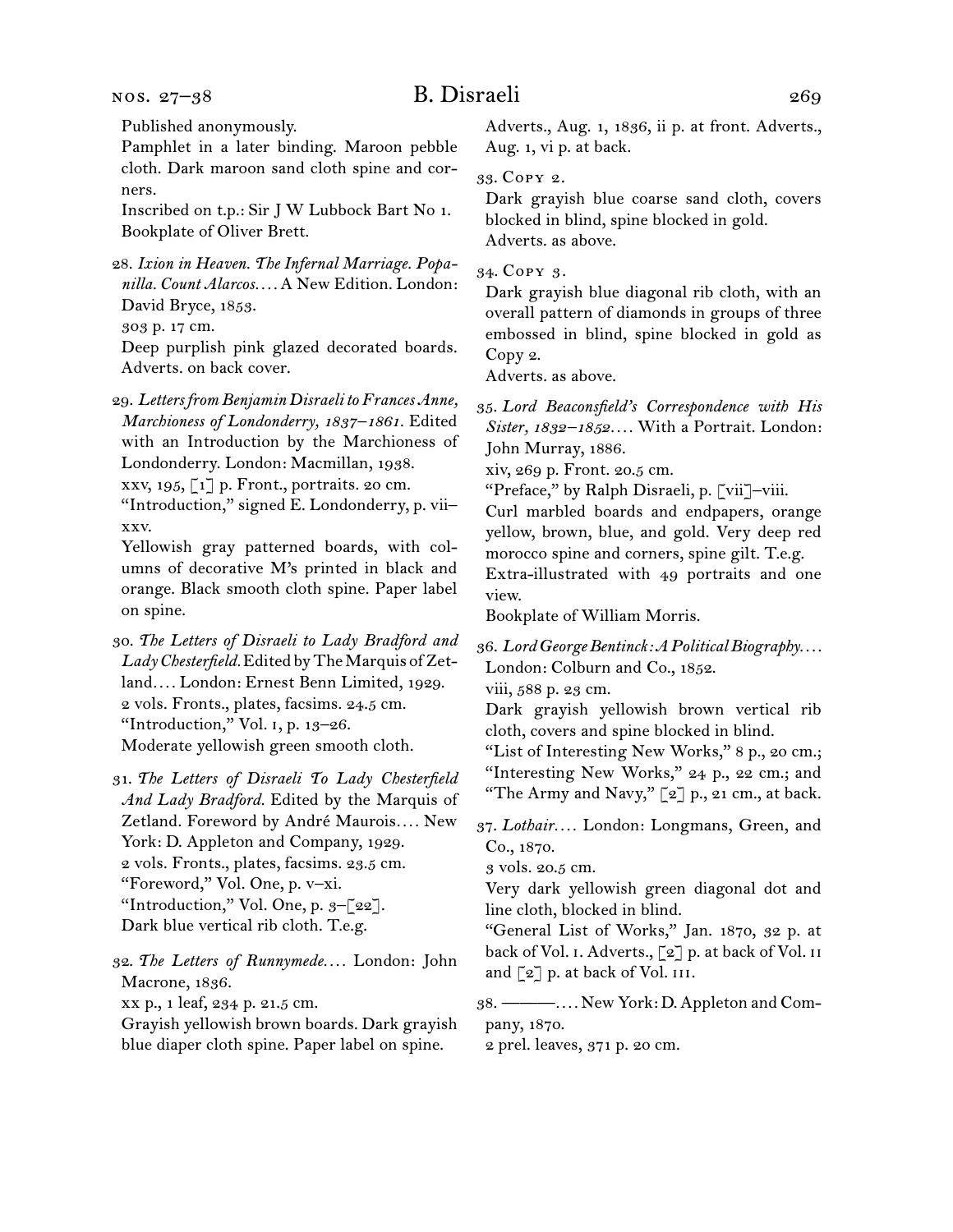Dark yellowish green pebble cloth, front cover blocked in black and gold, back cover in blind, spine blocked in black. Bevelled boards. Adverts., [8] p. at back.

39.  Copy 2.

Moderate reddish brown sand cloth, same blocking. Bevelled boards. Adverts. as above.

40.  ———*. . . .* New Edition. London: Long-

mans, Green, and Co., 1873.

 $\lceil$ iii]–xx, 485 p. Front. 19 cm.

Red morocco, gilt, by Riviere. A.e.g. Blue and gold marbled endpapers.

Inscribed by Disraeli on front flyleaf: Anne Countess of Chesterfield, with much affection, from D. 1874.

41.  ———*. . . .* New Edition. London: Longmans, Green, and Co. [1881?].

xx, 485 p. 18 cm.

Light yellow glazed illustrated boards, printed in color. On back cover: The Modern Novelist's Library. Adverts. on back cover and on endpapers.

Adverts., 6 p. at back.

Book label of Anthony Newnham.

42.  … *My heart is like a silent lute.* Words by Hon. B. D'Israeli. Music by Geo. F. Root. Chicago: Root & Cady, 1861.

Page  $[i]$ , decorated t.p.; p.  $[z]$ , blank; p.  $3-5$ , words and music; p.  $\lceil 6 \rceil$ , blank. 35.5 cm.

At head of title: To Miss Bessie Williams. Unstitched.

43.  *On the Portrait of the Lady Mahon. 1839.* [Privately printed for Philip Stanhope, Earl of Stanhope, 1868.] Single sheet, printed on one side. 20 cm.

Signed: B. Disraeli.

Unbound.

44.  *A Pilgrimage to the Holy Sepulchre.* By the Author of "Vivian Grey." In *New-York Mirror,* Vol. 16, No. 16, Oct. 13,

1838. New-York.

Page [121]. 36.5 cm.

At head of title of article: Travels in the Holy Land.

No wrappers; stitched.

In dickens collection  $\lceil$  cd  $453\rceil$ .

45.  *The Revolutionary Epick. . . .* London: Edward Moxon, 1834.

2 prel. leaves, viii, 89,  $\lceil 1 \rceil$  p., 1 leaf. 27.5 cm.

Part [1], containing Book the First only.

Dark olive Spanish marbled boards. Moderate olive green vertical morocco cloth spine. Printed paper label on front cover.

46.  Copy 2.

2 prel. leaves, viii, 89, [1] p., 1 leaf, xi, [1], [91]–206 p. 27 cm.

Parts  $\lceil 1 \rceil$  and  $\lceil 2 \rceil$  bound in one vol., with separate halftitle, t.p., and contents for Part  $\lceil 2 \rceil$ , containing Books ii and iii.

Page [vii] of Part  $\lceil 1 \rceil$  is mispaginated "iii" in both copies.

Disraeli planned to continue the poem beyond Book III, but no more was published.

Very dark red Dutch marbled boards. Very deep red morocco spine and corners. T.e.g.

Bookplate with a coat of arms and the motto "Honi soit [qui] mal y pense."

47.  ———*. . . .* London: Longman, Green, Longman, Roberts, & Green, 1864.

x p., 1 leaf, 176 p. 19 cm.

Moderate reddish brown smooth cloth.

Corrections in ink and pencil on p. [7], 25, 27,

35, 38, 51, 93, 136, and 166.

Inscribed on halftitle: Dis.

Bookplate of The Right Honorable Benjamin Disraeli.

48.  Copy 2.

No corrections.

Inscribed by Disraeli on halftitle: The Lady John Manners with very kind regards, D.

49.  *Rumpal Stilts Kin.* By B. D. [Benjamin Disraeli] & W.G.M. [William George Meredith]. Glasgow: Printed by Robert Maclehose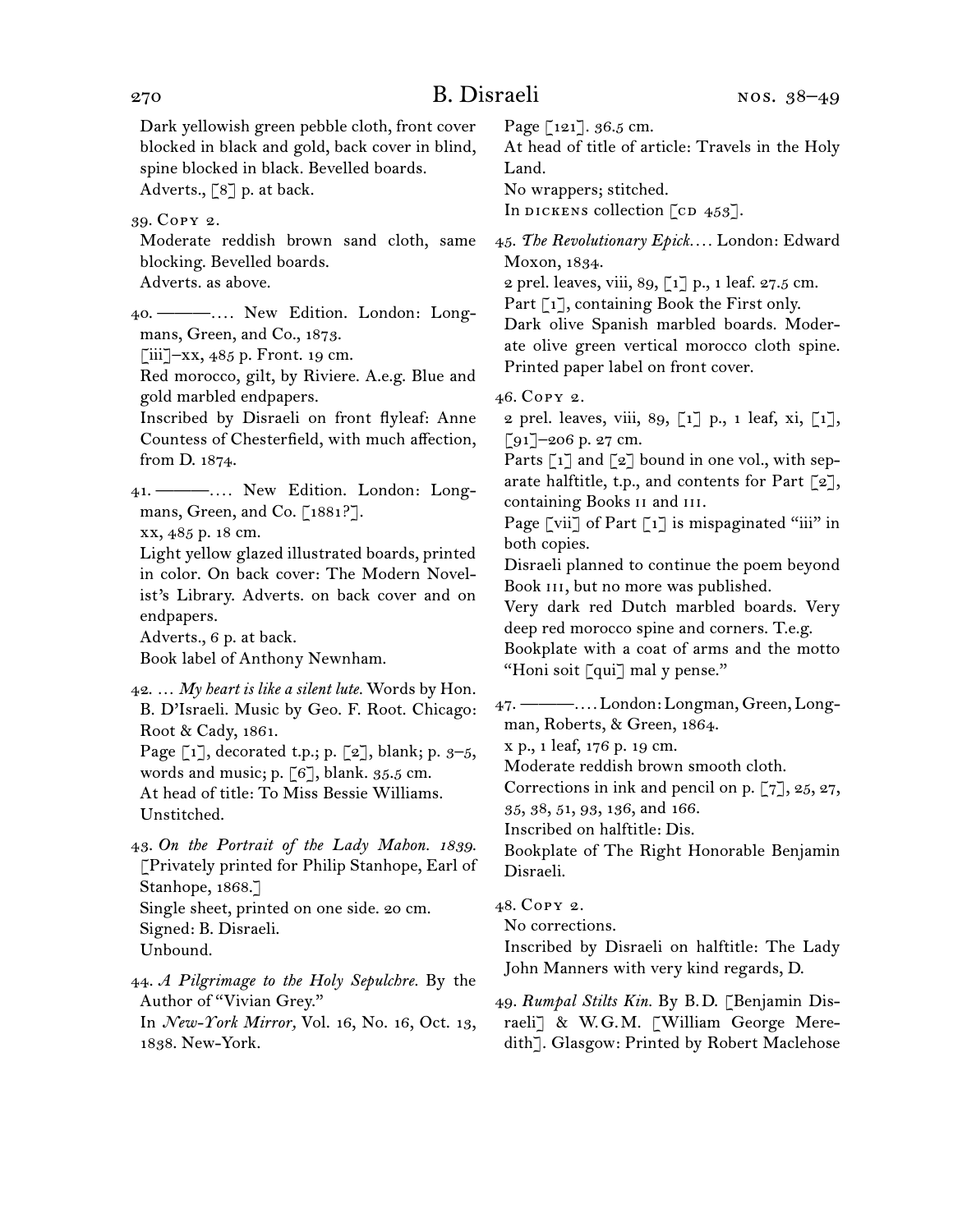& Co Ltd for presentation to members of The Roxburghe Club, 1952. xiii,  $[A]$ – $D$ , 33,  $[1]$  p. Illus. 21 cm. T.p. printed in black and red. Printed in black with borders and highlights in red. Printed from one of two copies hand-produced in 1823. "Introduction," signed M.S., p. [xi]–xiii. "… respectfully inscribed to the President and members of the Roxburghe Club by their obedient servant Michael Sadleir. Sixty-six copies printed. This copy belongs to [in manuscript:] The Lord Kennet." Very deep red glazed boards. Leather label on spine: Rumpel Stiltskin. In a greenish brown cloth fall-down-back box with a brown morocco spine. 50.  *The Speech of Mr. Disraeli, in the House of Commons, on Friday, 15th May, 1846.* London: John Ollivier, 1846. 43, [1] p. 21 cm. Bound with three other speeches on the corn laws, all published by John Ollivier in 1846: *Speech of Mr. Stafford Obrien, M.P., on the Customs and Corn Importation Act, in the House of Commons, Tuesday, February 10, 1846, 20* p.; *The Speech of the Marquis of Granby, in the House of Commons, on Friday, 15th May, 1846, 20* p.; *The Speech of the Right Honble. Lord Stanley, in the House of Lords, on Monday, May 25th, 1846, 32* p. Red, yellow, and blue nonpareil marbled boards. Brown calf spine and corners, spine gilt and with black leather label ("Pamphlets"). Edges stained, red. Inscribed on front flyleaf: F L Loyd Philipps. 51.  … *Speech of the Right Hon. B. Disraeli, M. P., at the Free Trade Hall, Manchester, April 3, 1872.* [London]: Published by W. Tweedie for the National Union of Conservative and Constitutional Associations; Printed by the Central Union. No. 14. By Authority. Light gray wrappers. Press Company (Limited) [1872]. 30 p. 20.5 cm. At head of title: Publications of the National Union. No. 14. There are textual differences between the two editions. Disbound. 53.  *Sybil; or, The Two Nations. . . .* London: Henry Colburn, 1845. 3 vols. 20.5 cm. Adverts., [2] p. at back of Vol. III. brary; and Stassin et Xavier, 1845. 1 prel. leaf, 358 p. 21.5 cm. Grayish yellowish brown Spanish marbled gilt. Smooth body marbled edges, black. London: David Bryce, 1853. 336 p. 17 cm. Adverts. on back cover. 56.  *Sybil; or, The Two Nations. . . .* New Edition. [4], 489 p. 18 cm. Pale orange yellow glazed illustrated boards, on endpapers. Adverts.,  $\lceil 2 \rceil$  p. at back. Book label of Anthony Newnham. 57.  *Tales and Sketches. . . .* With a Prefatory Mem-

Press Company (Limited) [1872]. 27 p. 20 cm.

At head of title: Publications of the National

52.  … ———. [London]: Published for the National Union of Conservative and Constitutional Associations; Printed by the Central

Grayish yellowish brown boards. Dark grayish blue diaper cloth spine. Paper label on spine.

54.  ———*. . . .* Paris: Baudry's European Li-

boards. Black leather spine and corners, spine

55.  *Sybil, or The Two Nations. . . .* A New Edition.

Dark purplish pink glazed decorated boards.

London: Longmans, Green, and Co. [1881?].

printed in color. On back cover: The Modern Novelist's Library. Adverts. on back cover and

oir by J. Logie Robertson, M. A. London: William Paterson & Co., 1891.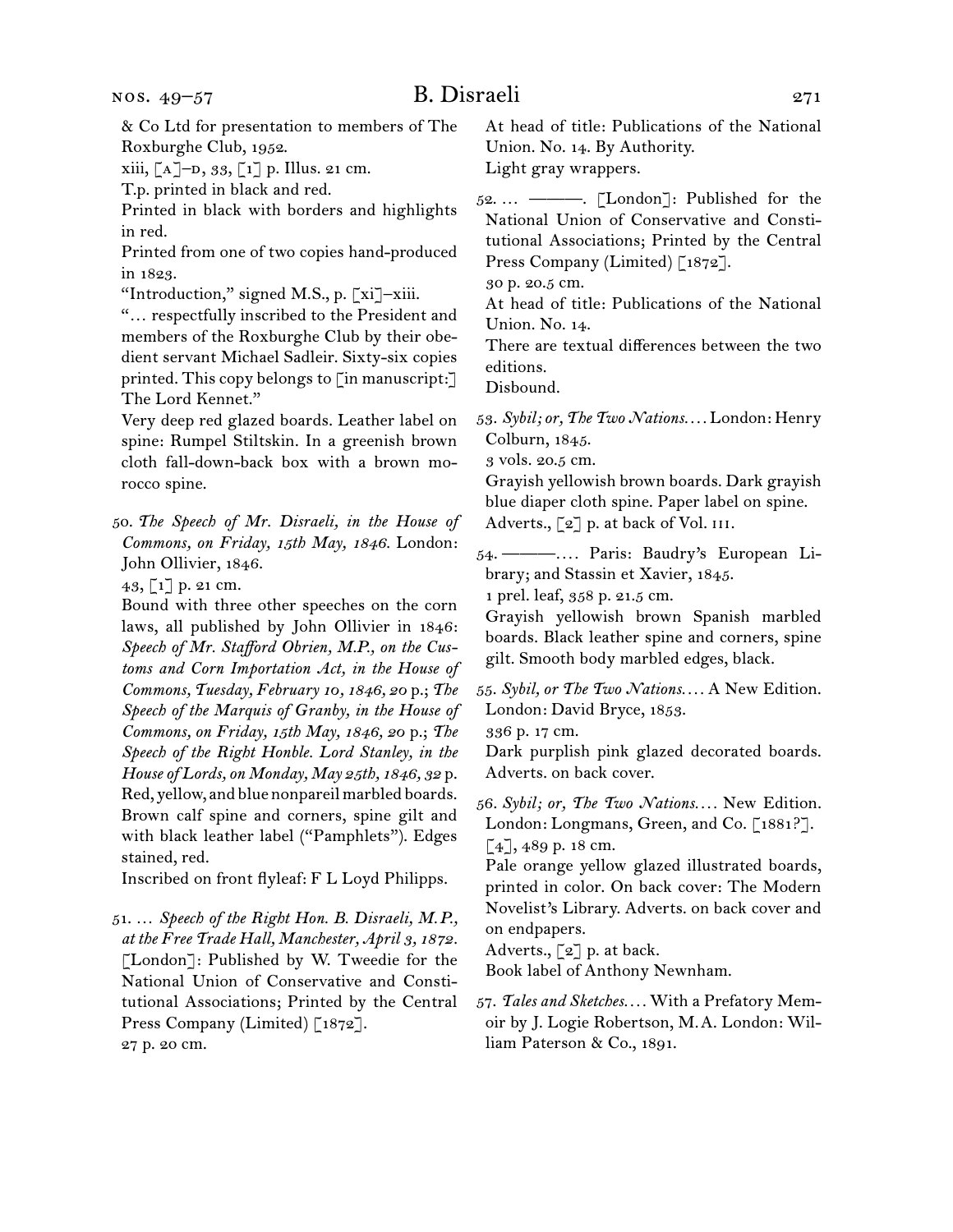xxiii, 389, [1] p. Front. 19.5 cm. Series halftitle: The Treasure House of Tales by Great Authors. [4.] "Preface," p. [vii]–xxiii.

Deep blue smooth cloth, with a coat of arms blocked in gold on front cover, spine blocked in gold.

Adverts., [2] p. at back.

58.  *Tancred: or, The New Crusade. . . .* London: Henry Colburn, 1847.

3 vols. 20.5 cm.

Grayish yellowish brown boards. Paper label on spine.

Adverts.,  $\lceil 12 \rceil$  p. at back of Vol. III.

59.  ———*. . . .* A New Edition. London: David Bryce, 1853.

342 p. 17 cm.

Dark purplish pink glazed decorated boards. Adverts. on back cover.

60.  *Tancred; or, The New Crusade. . . .* New Edition. London: Longmans, Green, and Co. [1881?].

 $\lceil 3 \rceil$ , 487 p. 18.5 cm.

Pale orange yellow glazed illustrated boards, printed in color. On back cover: The Modern Novelist's Library. Adverts. on back cover and on endpapers.

Adverts.,  $\lceil 4 \rceil$  p. at back.

Book label of Booksellers' Provident Retreat, Abbotts' Langley, "Presented by the Publishers."

61.  *The Tragedy of Count Alarcos.* By the Author of "Vivian Grey." London: Henry Colburn, 1839.

vi p., 1 leaf, 108 p. 22.5 cm.

Erratum slip inserted at p.  $\lceil 1 \rceil$ .

Yellowish white wrappers.

"New Publications," May 1839, [4] p. at back.

62.  Copy 2.

23 cm.

Erratum slip as above.

Dark reddish brown horizontal net cloth, blocked in blind. Adverts. as above.

63.  *An Unfinished Novel. . . .* [London]: The Times, 1905.  $\lceil 42 \rceil$  p. Folded facsim. 15.5 cm. Clippings from *The Times,* Jan. 20, 21, and 23, 1905, mounted and bound. Strong yellow morocco. T.e.g. Bookplate of Carolus Whibley.

64.  *Venetia.* By the Author of "Vivian Grey"*. . . .* London: Henry Colburn, 1837. 3 vols. 20.5 cm. Grayish yellowish brown boards. Paper label on spine. Adverts., [2] p. at front of Vol. III. Bookplate of John Bolton in Vol. i.

65.  ———*. . . .* A New Edition. London: David Bryce, 1853.

[4], 336 p. 17.5 cm.

Dark purplish pink glazed decorated boards. Adverts. on back cover.

66.  *Vindication of the English Constitution in a Letter to a Noble and Learned Lord. . . .* London: Saunders and Otley, 1835.

ix,  $\lceil 3 \rceil$ –210 p. 23.5 cm.

Errata slip tipped in on p.  $\lceil v \rceil$ .

Grayish yellowish brown boards. Paper label on spine.

Adverts., [2] p. at back.

Bookplate of Coningsby Disraeli, Esq. M.P.

67.  *Vivian Grey. . . .* London: Henry Colburn, 1826–27.

5 vols. 20.5 cm.

Vols.  $I-II$  published 1826; Vols.  $III-V$ , 1827.

Published anonymously.

Grayish blue boards. Grayish yellowish brown spine. Paper label on spine.

Adverts., [2] p. at back of Vol. i. "Prospectus and Specimen of the Modern Traveller. Printed for James Duncan, London. 1826," 11,  $\lceil 1 \rceil$  p., 15.5 cm., on yellow paper, bound in after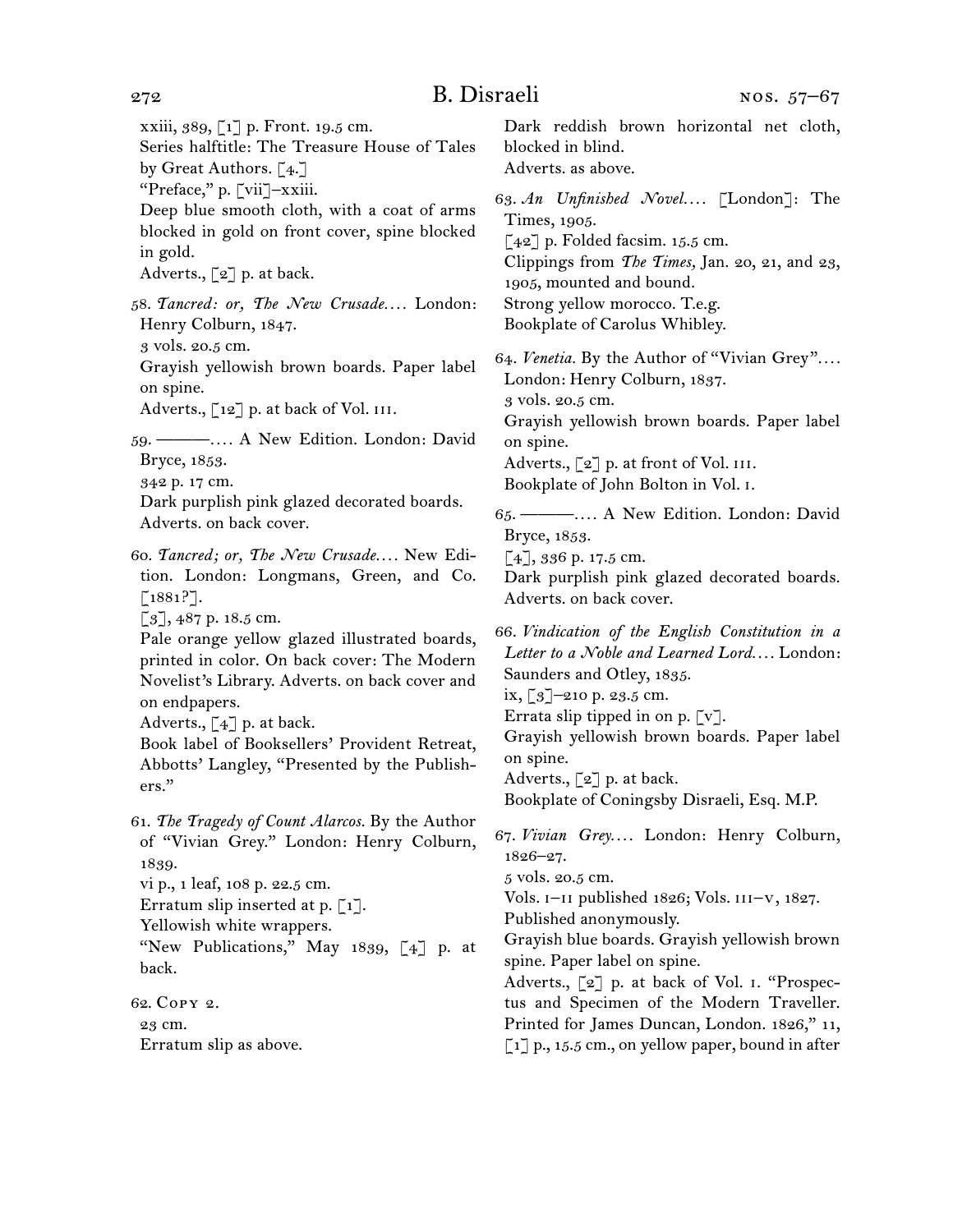free back endpaper of Vol. i. "Popular Works,"  $\lceil 4 \rceil$  p. at back of Vol. II. Adverts.,  $\lceil 2 \rceil$  p. at back of Vol. III. "Works Recently Published by John Taylor," Dec. 1826, 12 p., 18.5 cm., bound in after free back endpaper of Vol. III. Adverts., [2] p. at back of Vol. IV.

Inscribed on t.p. of Vols. I, III, IV, and V, and on halftitle of Vols. ii and v: Duchesse de Sagan.

Bookplate with a crown, a cape, and the initials P H.

68.  Copy 2.

21 cm.

Grayish yellowish brown boards. Paper label on spine.

The leaf of adverts. at back of Vol. i has been cut out, and there is no "Prospectus." Adverts. at back of Vol. II as above. Adverts.,  $\lbrack 2 \rbrack$  p. at back of Vol. III as above; no Taylor catalogue. Adverts. at back of Vol. iv as above.

Inscribed on inside front cover of Vol. i: Louisa Rolle 1826.

Bookplate of Oliver Brett.

69.  ———*. . . .* New-York: Published by Collins & Hannay [etc.]; J. & J. Harper, Printers, 1826.

224 p. 20 cm.

Published anonymously.

The first part of the novel only, corresponding to Vols. i and ii of the English edition.

Grayish olive boards. Moderate pink smooth cloth spine. Paper label on spine.

Inscribed on front flyleaf: Eliza Caroline Scofield.

70.  ———. Part Second. Vol. ii. Philadelphia: Carey, Lea, and Carey, 1827.

247 p. 20.5 cm.

Published anonymously.

The final part of the novel only, corresponding to Vol. iv, p. 183–362, and Vol. v of the English edition.

Grayishyellowishbrownboards.Verydarkpurple smooth cloth spine. Paper label on spine.

Book label of the Suffolk Circulating Library, Boston.

71.  ———*. . . .* A New Edition. London: David Bryce, 1853.

416 p. 17.5 cm.

Dark pink glazed decorated boards. Adverts. on back cover.

72.  *The Voyage of Captain Popanilla.* By the Author of "Vivian Grey"*. . . .* London: Henry Colburn, 1828.

viii, 243,  $\lceil 1 \rceil$  p. 21 cm.

Grayish yellowish brown boards. Paper label on spine.

73.  *The Voyage of Captain Popanilla, to the Glorious Island of Vraibleusia, the Wonderful City of Hubbabub, and the Peaceable Isle of Blunderland.* By the Author of "Vivian Grey"*. . . .* A New Edition. With Illustrations from Drawings by Daniel Maclise. London: Henry Colburn, 1829.

 $\begin{bmatrix} \text{iii} \\ \text{-viii} \end{bmatrix}$ -viii p., 1 leaf, 243,  $\begin{bmatrix} 1 \end{bmatrix}$  p. Plates. 19.5 cm.

Lacks halftitle.

Moderate brown Spanish marbled boards, edges, and endpapers. Deep brown leather spine and corners, spine gilt.

With manuscript notations in the margins by Thomas Moore on p. 109, 113, 114, 129, 131, 134, 187, 191, 194, 195, 196, 199, 200, 202, 205, 219.

Book label of Bessy Moore, the poet's wife.

Pasted on the free front endpaper is a clipped title page of Puttick and Simpson's *Catalogue of a Collection of Books, Music, and Engraved Portraits, From the Library of the Poet Thomas Moore, Esq. . . . Which will be Sold by Auction … On Monday, April 20, 1874, and Two following Days. . . .*

74.  *The Young Duke. "A moral Tale, though gay."* By the Author of "Vivian Grey"*. . . .* London: Henry Colburn and Richard Bentley, 1831. 3 vols. 20.5 cm.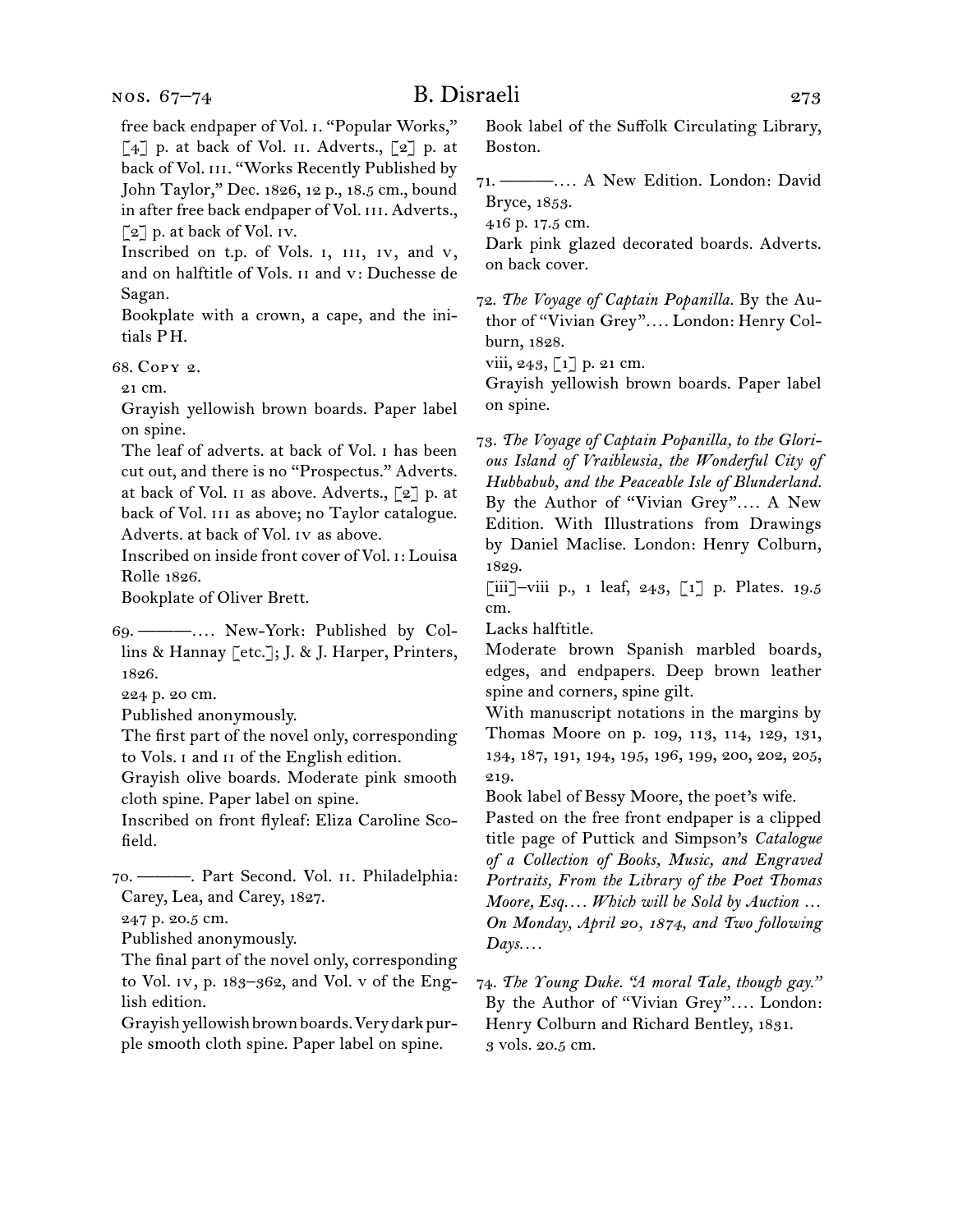Grayish yellowish brown boards. Paper label on spine.

Adverts.,  $\lceil 2 \rceil$  p. at back of Vol. III.

75.  *The Young Duke. "A Moral Tale, Though Gay". . . .* A New Edition. London: David Bryce, 1853.

304 p. 17 cm.

Dark purplish pink glazed decorated boards. Adverts. on back cover.

#### contributions

76.  *The Autographic Mirror: Autographic Letters and Sketches of Illustrious and Distinguished Men of Past and Present Times; Sovereigns, Statesmen, Warriors, Divines; Historians, Lawyers; Literary, Scientific, Artistic, and Theatrical Celebrities.* London and New York: Cassell, Petter, and Galpin [1864-66].

 $4$  vols. Illus. Vols.  $I-II$ ,  $41.5$  cm. Vols.  $II-IV$ , 32 cm.

Feb. 20, 1864 – June 1866.

Vols. I and II in English and French.

The periodical consists of two sections: autographs (and some drawings) in facsimile and brief biographical or anecdotal sketches about the contributors.

Letter from Disraeli to Sir Wm. Jolliffe, Feb. 12, 1862, Vol. i, 1st section, p. 4; letter from Disraeli to R. Bentley, Feb. 11, 1849, Vol. i, 1st section, p. 123; manuscript poetry beginning "Deep in the slumber of the sleeping babe," dated Bradenham, Mar. 1837, Vol. III, 1st section, p. 103.

"Biographical Notices" concerning Disraeli: Vol. i, 1st section, p. 4, 2nd section, p. [39]; Vol. III, 2nd section, p. 54.

Dark green sand cloth, blocked in blind.

Bookplate of Alfred Charles Twentyman in Vols. iii and iv.

### 77.  Copy 2.

Vol. i only, with a different title page: *The Autographic Mirror. L'Autographe Cosmopolite. Inedited Autographs of Illustrious and Distinguished* *Men ofPast andPresentTimes: Sovereigns, Statesmen, Warriors, Divines, Historians, Lawyers, Literary, Scientific, Artistic, and Theatrical Celebrities.* [subtitle also in French]*. . . .* Lithographed by Vincent Brooks, Chandos St Charing Cross. Office: 13, Burleigh St. Strand, London.

Dark red sand cloth, same blocking in blind as Copy 1.

Both copies in THACKERAY collection [WMT 267–268].

#### 78.  Disraeli, Isaac.

*Amenities of Literature, Consisting of Sketches and Characters of English Literature.* By Isaac Disraeli. A New Edition, Edited by His Son, The Right Hon. B. Disraeli, M.P*. . . .* London, New York: Routledge, Warne, and Routledge, 1863. 2 vols. Fronts. 19.5 cm.

Deep red bead cloth, covers blocked in blind, spine blocked in gold.

"Routledge & Co.'s Catalogue. History," p. 23– 30, at back of Vol. i.

#### 79.  Disraeli, Isaac.

*Commentaries on the Life and Reign of Charles the First, King ofEngland.* By Isaac Disraeli.A New Edition, Revised by the Author, and Edited by His Son*. . . .* London: Henry Colburn, 1851.

2 vols. 23 cm.

"Advertisement by the Editor," signed D., Hughenden Manor, December, 1850, Vol. i, p.  $\lceil$ iii $\lceil$ –iv.

Dark grayish green vertical rib cloth, blocked in blind. Adverts. on endpapers.

"List of Interesting New Works," 24 p. at back of Vol. i.

Inscribed on verso of free front endpaper in each vol.: Duke of Portland Welbeck. Bookplate of Welbeck Abbey.

#### 80.  Disraeli, Isaac.

*Curiosities of Literature.* By Isaac Disraeli. A New Edition, Edited, with Memoir and Notes, by His Son, The Right Hon. B. Disraeli*. . . .* London, New York: Routledge, Warnes, and Routledge, 1859.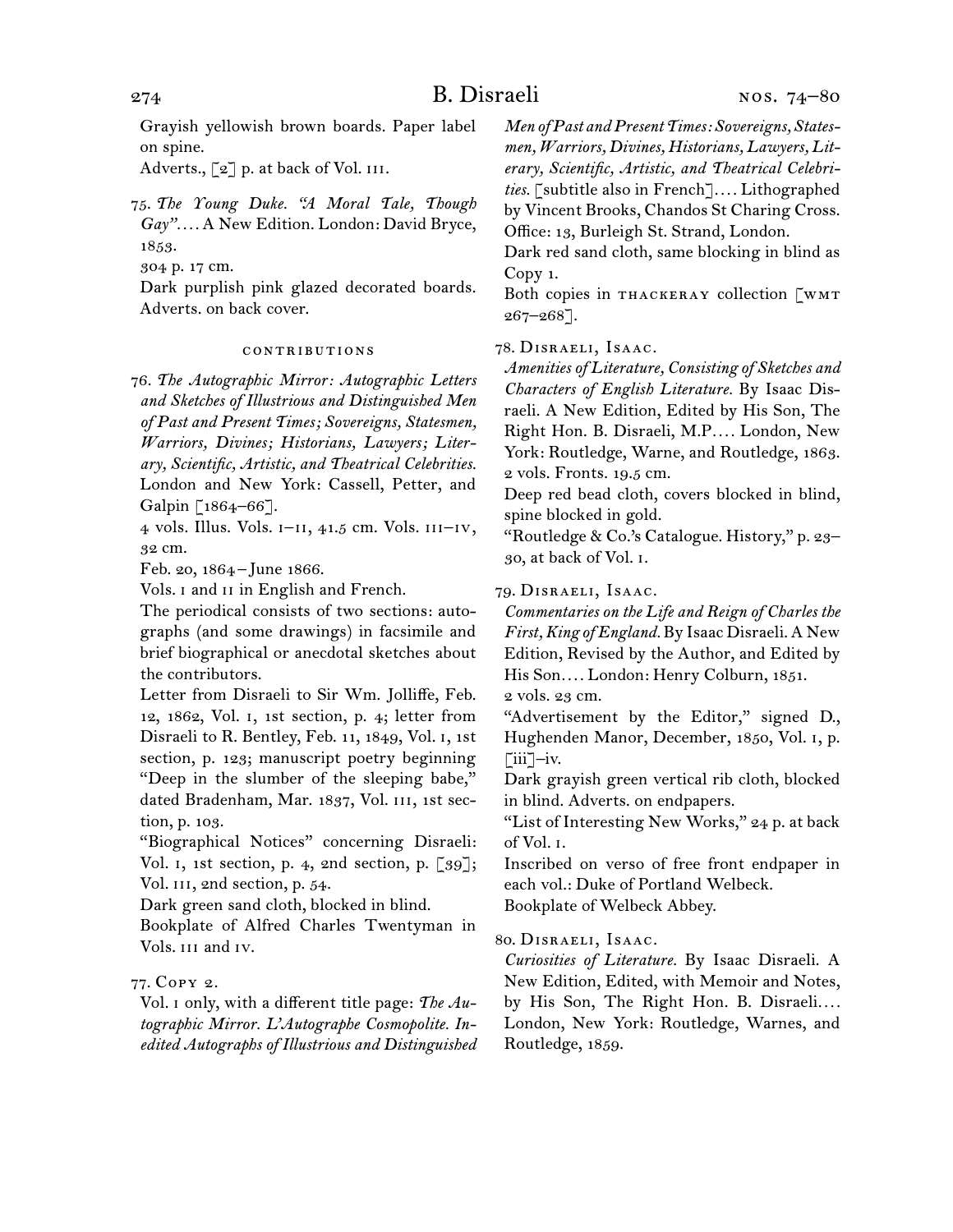nos. 80–85

## B. Disraeli 275

Imprint and publication date of Vol. III vary: London, New York: G. Routledge & Co., 1858. "On the Life and Writings of Mr. Disraeli. By

His Son," Vol. 1, p. [vii]–xxxvii.

Dark grayish green bead cloth, covers and spine blocked in blind.

"New Works and New Editions Published by G. Routledge and Co.," 8 p. at back of Vol. i. "Routledge, Warnes, & Routledge's New List of Illustrated Books," Dec. 1858, 5, [1] p. at back of Vol. ii.

Bookplate of Ernest A. Baker. Bookplate also of Laura Mell Pleadwell in Vol. i.

81.  Gladstone, William Ewart.

… *The Ministerial Crisis. Speeches of the Right Hon. W. E. Gladstone, M. P., and the Right Hon. B. Disraeli, M. P.* (The Latter Revised by Authority). [London]: Published by the National Union of Conservative and Constitutional Associations, March, 1873.

19 p. 20.5 cm.

At head of title: Publication No. 19. "Mr. Disraeli," p. 6–19.

Disbound.

82.  *The Importance of Literature to Men of Business: A Series of Addresses Delivered at Various Popular Institutions.* Revised and Corrected by the Authors. London: John J. Griffin and Company; and Glasgow: Richard Griffin & Co., 1852.

viii,  $354, 1$ ] p. 18 cm.

"Address Delivered to the Members of the Manchester Athenaeum, On the 23d October, 1844, by Benjamin Disraeli, Esq., M.P.," p. [49]–67.

Dark blue horizontal cord cloth.

"New Works, Published by Griffin and Company, London and Glasgow," 16 p. at back.

83.  … *Love. . . .* Boston: James R. Osgood and Company, Late Ticknor & Fields, and Fields, Osgood, & Co., 1875.

 $\lceil 3 \rceil$ -235 p. 15 cm.

At head of title: Sixth Volume. Little Classics. Edited by Rossiter Johnson.

T.p. printed in black and red.

"The Rise of Iskander," by Benjamin Disraeli, p. [137]–235.

Dark yellowish green diagonal fine rib cloth, with a bust on a pedestal and other decoration blocked in black on front cover, back cover blocked in blind, spine blocked in black. Glazed edges, deep reddish orange.

Adverts., p. [2] at front.

Book label of Clara L. Simon.

Two other copies, one a variant in moderate reddish brown diagonal fine rib cloth, are in LYTTON Collection [EBL 289-290].

84.  Sherburne, John Henry.

*The Life of Paul Jones, from Original Documents in the possession of John Henry Sherburne, Esq. . . .*

London: John Murray, 1825.

[iii]–xii, 320 p. 19 cm.

Lacks halftitle.

Disraeli prepared this abridged edition of Sherburne's *Life and Character of the Chevalier John Paul Jones* (New York, 1825) for the press and wrote the "Preface" (unsigned, p. [v]–ix) and notes for it.

Grayish brown Spanish marbled boards. Deep red calf spine and corners, spine tooled in gilt and blind, corners in blind. Edges sprinkled, red.

Bookplate of E. Ward Drewe.

85.  *The Star Chamber, Vol. I. Part I. For April 19– June 7, 1826. . . .* London: William Marsh.

iv, 154 p. 23.5 cm.

Weekly numbers  $1-9$ , with Nos. 2 and 3 forming a double number published on April 26. No more published.

Edited by Peter Hall. For discussion of Disraeli's connection with the periodical and supposed contributions, see R. W. Stewart, *Benjamin Disraeli: A list of writings by him, and writings about him, with Notes,* Metuchen, N.J.: The Scarecrow Press, Inc., 1972, p. 116, 118, and 227.